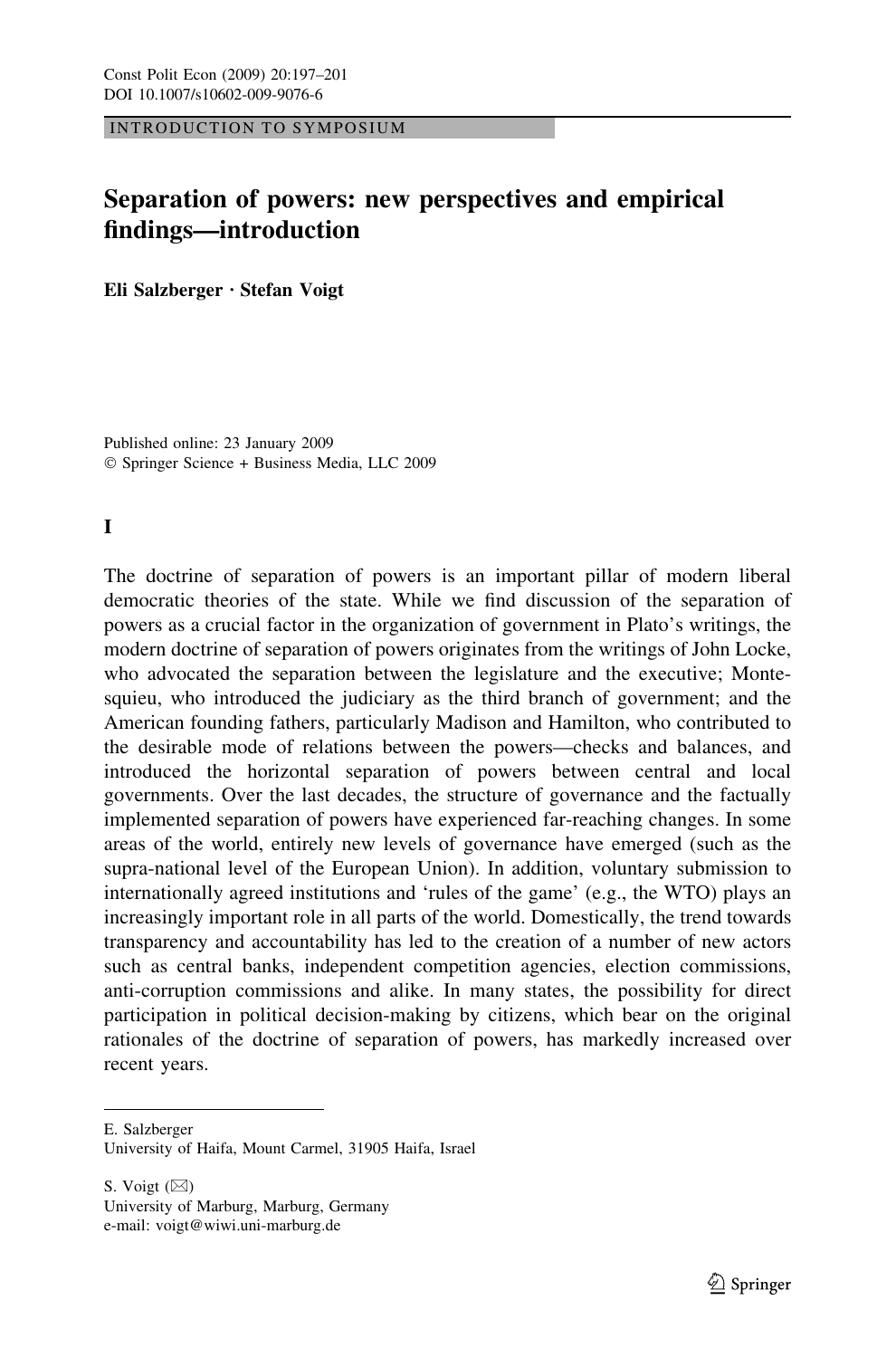While many changes have taken place with regard to the de facto separation of powers, theorizing about these changes has been lagging behind. This seems to be true on both the normative and the positive levels of analysis. It also seems to be true regarding both the causes and the effects of this ''new'' separation of powers. These developments were the motivation for a workshop on the topic that took place at the University of Haifa in December 2007. This symposium contains selected papers presented at Haifa and aims both to present discussion of some of the new features of the modern separation of powers and to address the possible interdependencies among these features.

#### II

Liberal political theory is the most important normative foundation of the doctrine of separation of powers. Liberal thinking rejects natural law or deontological morality as the foundations for collective organization and action. It assumes that there is no value in society or in the state save its individuals' values and that all individuals' values or preferences ought to be recognized equally. Thus, collective action and institutional design are intended to maximize individual preferences. In a utopian world of no decision-making costs the best way to materialize these foundations is through consensual collective action in which all citizens participate. Such a principle would guarantee that all decisions are Pareto optimal and utility enhancing. However, the costs of collective action do not allow this system of government. The Liberal democratic paradigm of the last two centuries, therefore, is founded on the idea of a social contract—constitution—which is meant to reflect consensual principles, including the delegation of day to day governance to representatives elected and operating on the bases of majority decision-making. The substantive parts of the constitution—bill of rights—and its structural part—dividing the powers of government and the relations between them—aim to guarantee that public decision-making does not transgress the original consensus. Governments are means to enhance individuals' preferences and justification is required for any limits on personal freedoms. The separation of powers is a structural element, which is a necessary (but not sufficient) condition to protect individual liberty when citizens (principals) have delegated powers to political decision makers (agents) in order to benefit from specialization (division of labor).

The principle of separation of powers is composed of several elements: separation of functions (between the constitutional stage and the post-constitutional stage and within the post-constitutional stage between rule making, rule execution and rule adjudication), separation of agencies (constitutional court enforcing the constitution, and legislature, executive and judiciary operating in the post-constitutional stage), separation of persons and, most importantly, the structure of relations between the powers (pure separation, checks and balances on the decision level as in most presidential systems—or on the personal level as in most parliamentary systems).

The papers presented here consider aspects of the detailed specifications of this general normative scheme. They include: the choice between parliamentary and presidential or mixed systems, the introduction of referenda as a component of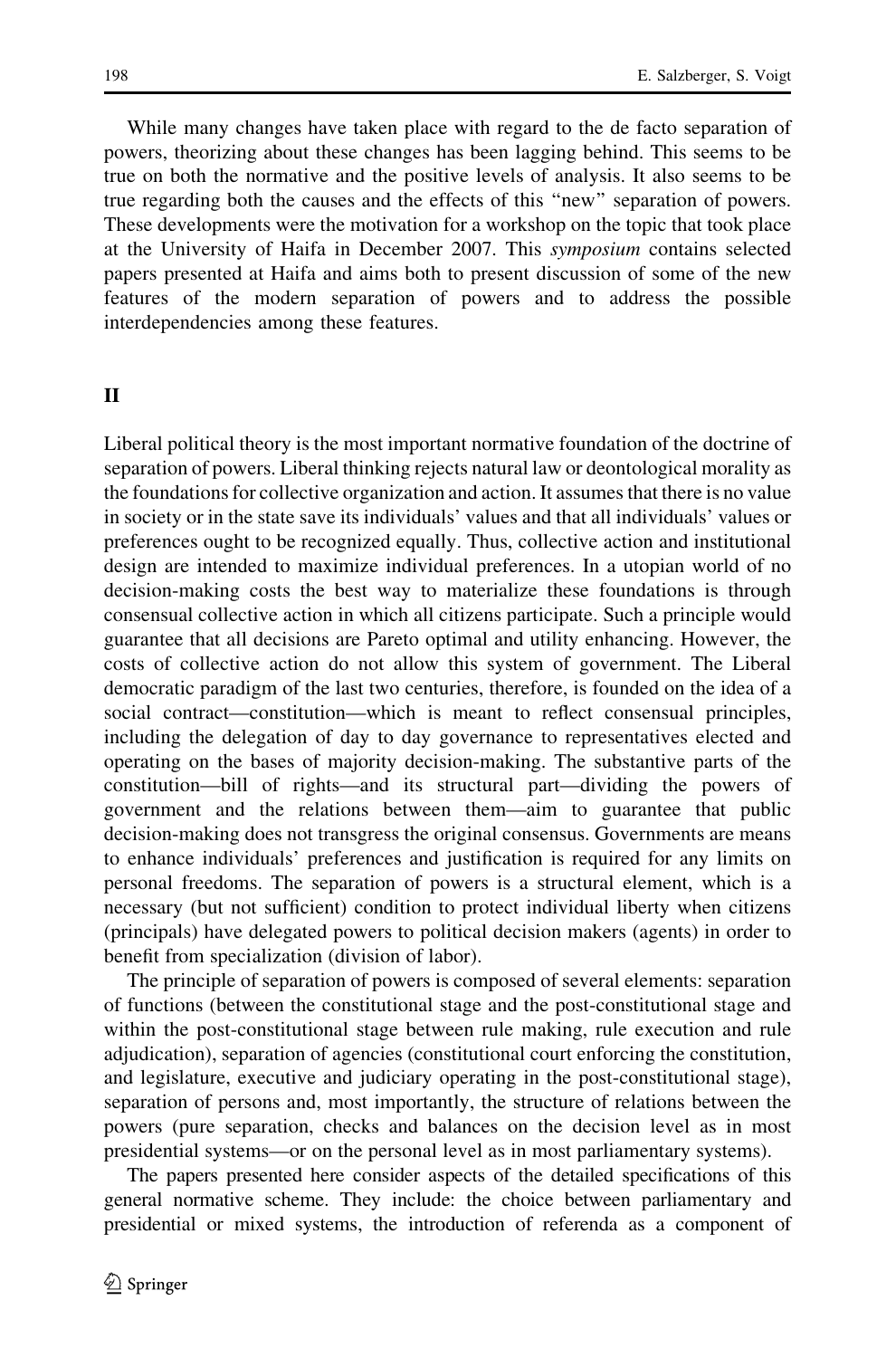governance, the protection of principals' interests through the delegation of decisionmaking powers to international bodies, the choice between different ratification procedures as an instrument in the hands of governments, the roles and independence of the judiciary as a function of the other components of separation of powers, the delegation of powers to other independent agencies such as central banks and competition authority on the desirable structure of government and the resort to direct democracy.

Positive analysis of separation of powers does not conform necessarily with normative analysis. In reality, constitutions are not the result of popular consensus and they differ as a result of different real-world constitutional processes. Similarly, actual structures of government are also the result of post-constitutional decision-making. For example, the construction of independent agencies, which are not specified in the constitution, might be the result of rational decisions by politicians to delegate powers in order to maximize their preferences. Likewise, the construction of international and supra-national institutions can be analyzed in the framework of delegation theory, not only in the narrow economic model of politicians assumed to maximize their powers and chances of re-election, but also in the broader rational choice context assuming politicians who are trying to fulfill their ideologies or preferences concerning the good of society, constrained by the election cycle and the constitutional structure. It is interesting to examine the ramification of the different basic systems of government on the post-constitutional dynamics of delegation or separation of powers.

All these theoretical conjectures provide fascinating grounds for empirical examination, which can focus on examining the validity of the theoretical hypotheses, as well as the broader implications of different modes of separation of powers on macro indicators, both economic and others. The present collection of papers combines theoretical perspectives and empirical findings.

### III

Discussions on the economic effects of constitutions, at least among economists, have been dominated by the dichotomy between presidentialism and parliamentarianism. The rising relevance of mixed systems, i.e., systems with a popularly elected president and a government that depends on the confidence of the legislature, has been largely neglected. Jose´ Antonio Cheibub and Svitlana Chernykh take up this issue and ask about the democratic performance of mixed systems.

For a long period the statement that an independent judiciary has a number of positive effects vis-a`-vis the normative political theory of the state, but also in terms of economic performance, was largely uncontested—but also untested. After a number of attempts to measure the actual independence of the judiciary, we can now be fairly certain that an independent judiciary does, indeed, have significant positive effects. This leads immediately to the next question, namely what the determinants of judicial independence are. Fabio Padovano analyzes the degree to which the independence of two supreme Italian courts (the constitutional and the administrative) is determined by the behavior of the other government branches that change over time. These findings relate to an important theoretical debate about the positive analysis of judicial independence, and more specifically, about weather politicians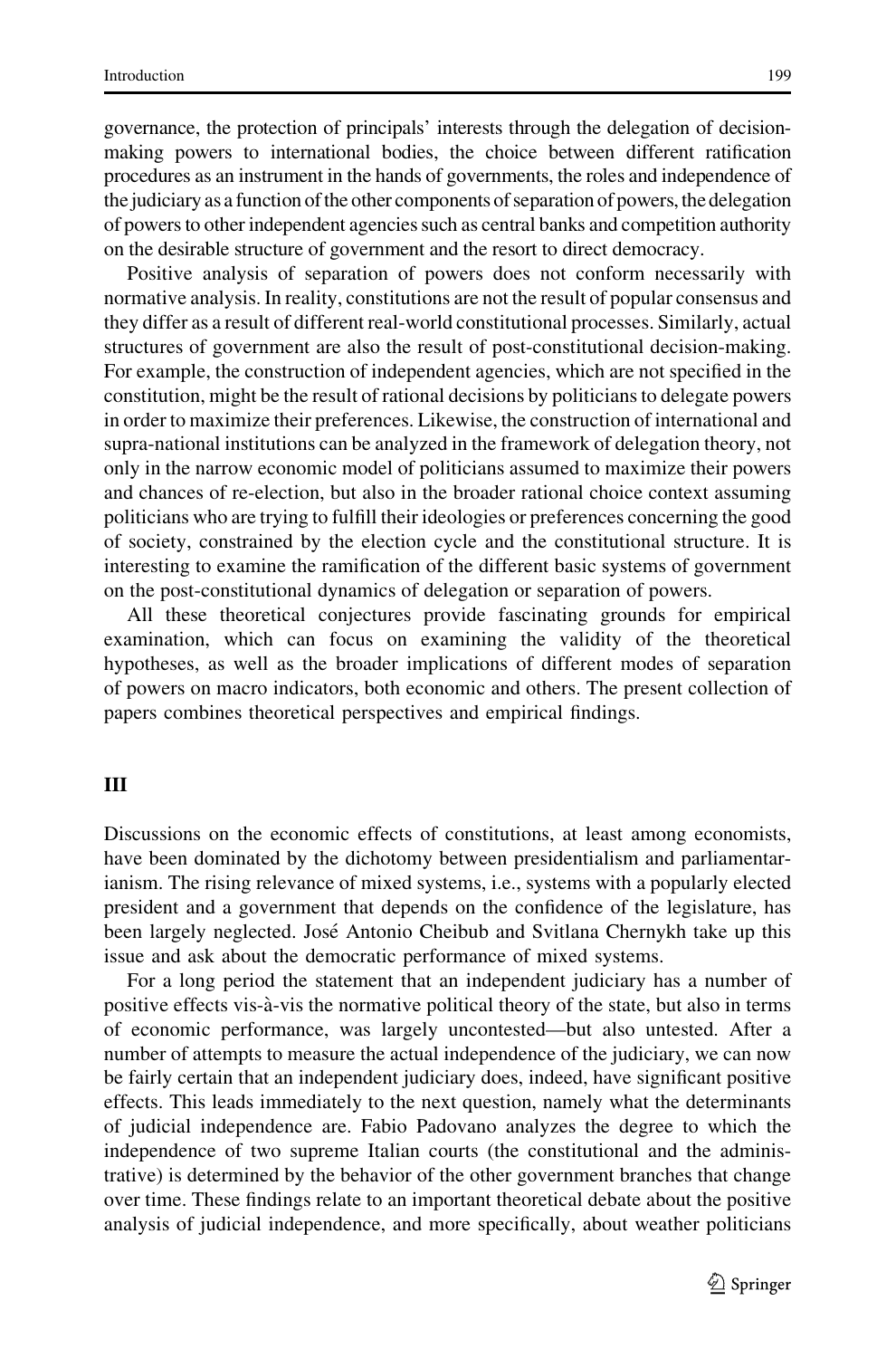would be interested to curtail judicial independence and the importance of constitutional constrains on them.

The economic effects of direct democracy have been a subject of literature mainly focusing on the US and Switzerland. Only recently have cross-country studies begun to appear. Often, the effects of direct democratic institutions have been analyzed as if they have impact upon the dependent variables ''in splendid isolation''. Simon Hug takes up this observation and pleads for a more systematic taking into account of possible interaction effects of direct democratic institutions with other institutions.

Central banks that can pursue a stable monetary policy, independent from government tutelage, are usually interpreted as a necessary condition for low inflation. The idea of other agencies independent from direct government seems to spread very fast; it has been applied to the implementation of competition law, to the regulation of telecommunications as well as to energy supply, other public utilities and the financial markets. The evidence seems to show that independent regulators are more successful in these policy areas too. But what do independent agencies mean with regard to the separation of powers? Is there an optimum number of independent agencies beyond which negative effects outweigh their advantages—perhaps because the legitimacy of state action decreases? These are some of the question taken up in the paper by Marc Quintyn.

The debate on the economic effects of constitutions has shown that election systems—proportional or majority rule—can have important consequences. To date, the effects of commissions that are to monitor the lawful execution of elections have not been analyzed systematically. Anne van Aaken discusses both the role of domestic election commissions as well as those of international election monitors.

These contributions have primarily dealt with domestic institutions. Yet, globalization also implies that the separation of powers extends beyond the nation-state. Tom Ginsburg asks whether the propensity to delegate powers in the first instance is at least partially determined by the domestic institutional structure of a country, and finds some evidence in favor of this hypothesis.

The paper by Thomas König and Daniel Finke can be interpreted as an analysis of the strategies chosen by politicians to create and modify international delegation vis-a`-vis the rules regulating the ratification of international treaties. The authors look at how EU primary law (i.e., supranational law) is ratified into domestic law. At times, politicians have a choice of procedures, the most important of which is whether they put the proposal to a referendum.

Delegating powers beyond the nation-state is connected with numerous problems of both accountability and legitimacy. Eyal Benvenisti and George Downs describe these problems and discuss whether domestic courts might be adequate players to ensure both accountability and legitimacy.

#### IV

The papers presented here do not answer all the theoretical questions outlined above and do not fill all missing parts in this complicated puzzle. Yet, they contribute not